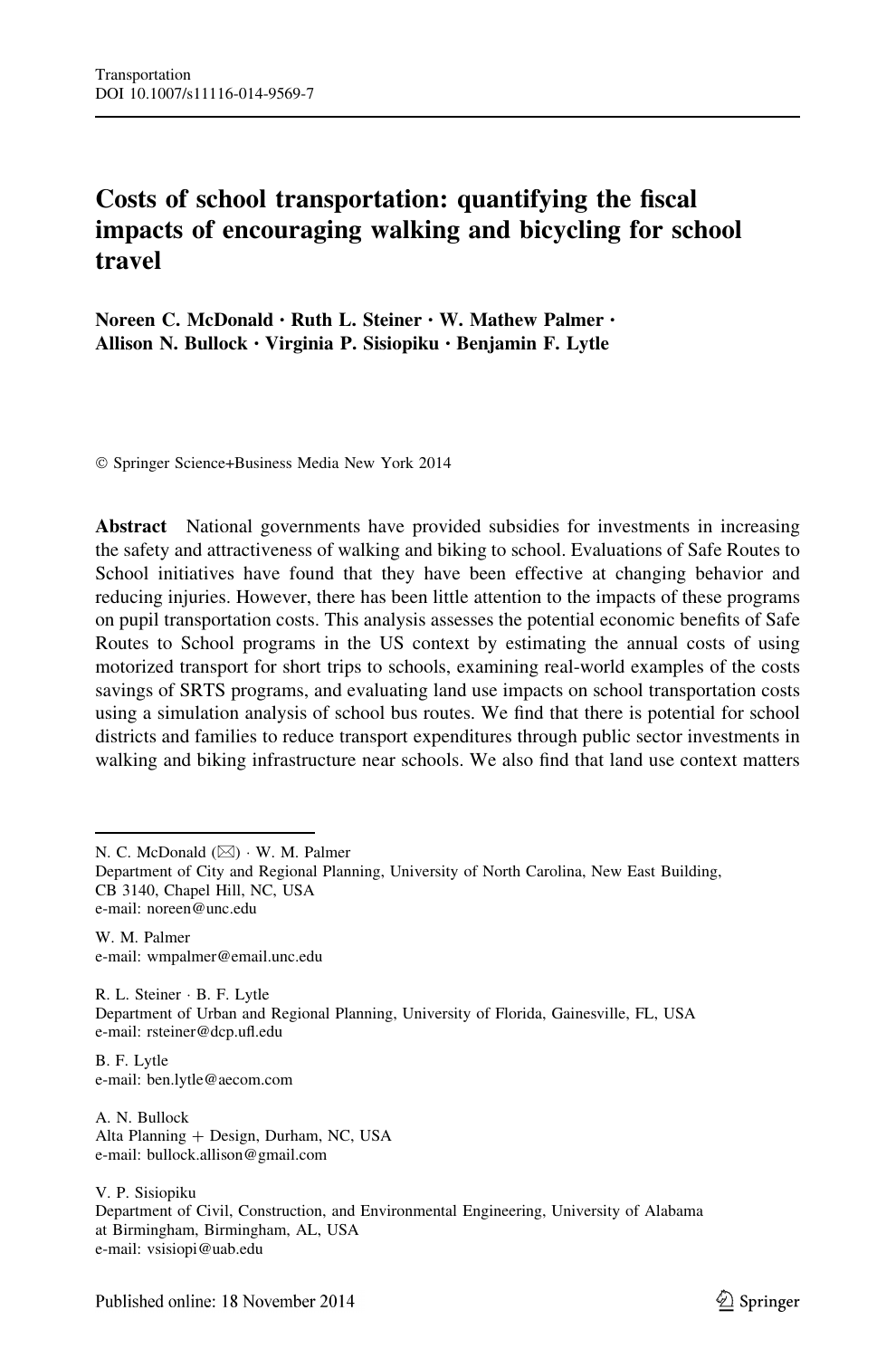and the most cost-effective investments would benefit schools where large numbers of children live within walking distance.

Keywords School transport · Safe routes to school · Costs · School bus · Hazard busing

### Introduction

Numerous studies have documented the positive economic impacts of investments in walking and bicycling infrastructure due to the health benefits of increased physical activity, improved safety, and decreased air pollution (Cavill et al. [2008;](#page-14-0) Jarrett et al. [2012\)](#page-14-0). While these benefits have been studied across the population, there has been particular interest in the impacts on children and adolescents. In recent decades, levels of physical activity have decreased and obesity has increased among this group (Ogden et al. [2014\)](#page-15-0). One policy response has been the introduction of Safe Routes to School (SRTS) programs that aim to increase walking and bicycling to school by making routes to school safer, providing education, and conducting encouragement programs. Currently such initiatives are found in Europe, New Zealand, Australia, Canada, and the United States. Researchers have looked at the impacts of these programs and found they lead to increased active travel and physical activity, and decreased injuries (DiMaggio and Li [2013](#page-14-0); Stewart et al. [2014](#page-15-0); Ragland et al. [2014](#page-15-0); McDonald et al. [2014](#page-15-0); Larouche et al. [2014](#page-15-0)).

Missing from the literature on the benefits of SRTS programs has been consideration of how these programs impact the public and private costs of getting students to and from school. This is a particularly important issue in the North American context where the public sector provides specialized school transport. American schools spent \$22.3 billion on student transportation expenses (or  $4.2\%$  of all education spending) during the 2010–2011 school year (U.S. Department of Education, National Center for Education Statistics [2013\)](#page-15-0). However, the topic is also relevant outside North America where students often rely on public transit for school transport, a system which operates with public sector support. And across all countries, parents provide a substantial portion of school transport often by driving students to school.

This study uses mixed methods to assess the fiscal impacts of encouraging walking and bicycling for school travel. The focus is on understanding how improving pedestrian and bicycle infrastructure near schools could reduce the use of cars and buses for short trips to school. Reducing motorized transport could decrease public sector costs for busing students to school, private sector costs to families that drive their children to school, and related external costs of congestion and air quality. We assess these impacts through examination of real-world examples and a simulation analysis of school bus routing. The discussion assesses the spatial contexts where SRTS programs could generate the largest economic benefits and how economic benefits to districts and families relate to the costs of pedestrian and bicycle infrastructure.

This analysis is timely because recent cuts in education spending have disproportionately fallen on support services, such as transportation, in order to preserve classroom funding. Pupil transportation departments across the country have faced decreased budgets and increased fuel costs. This combination has led many districts to cut school bus service, potentially jeopardizing access to education for students. While this article focuses on the US context, these questions are transnational. Facing similar challenges, the UK and Australian governments are considering cutting subsidies for school travel (van Ristell et al. [2014](#page-15-0); Cook [2012;](#page-14-0) Anonymous [2012](#page-14-0)). The current model of using motorized transport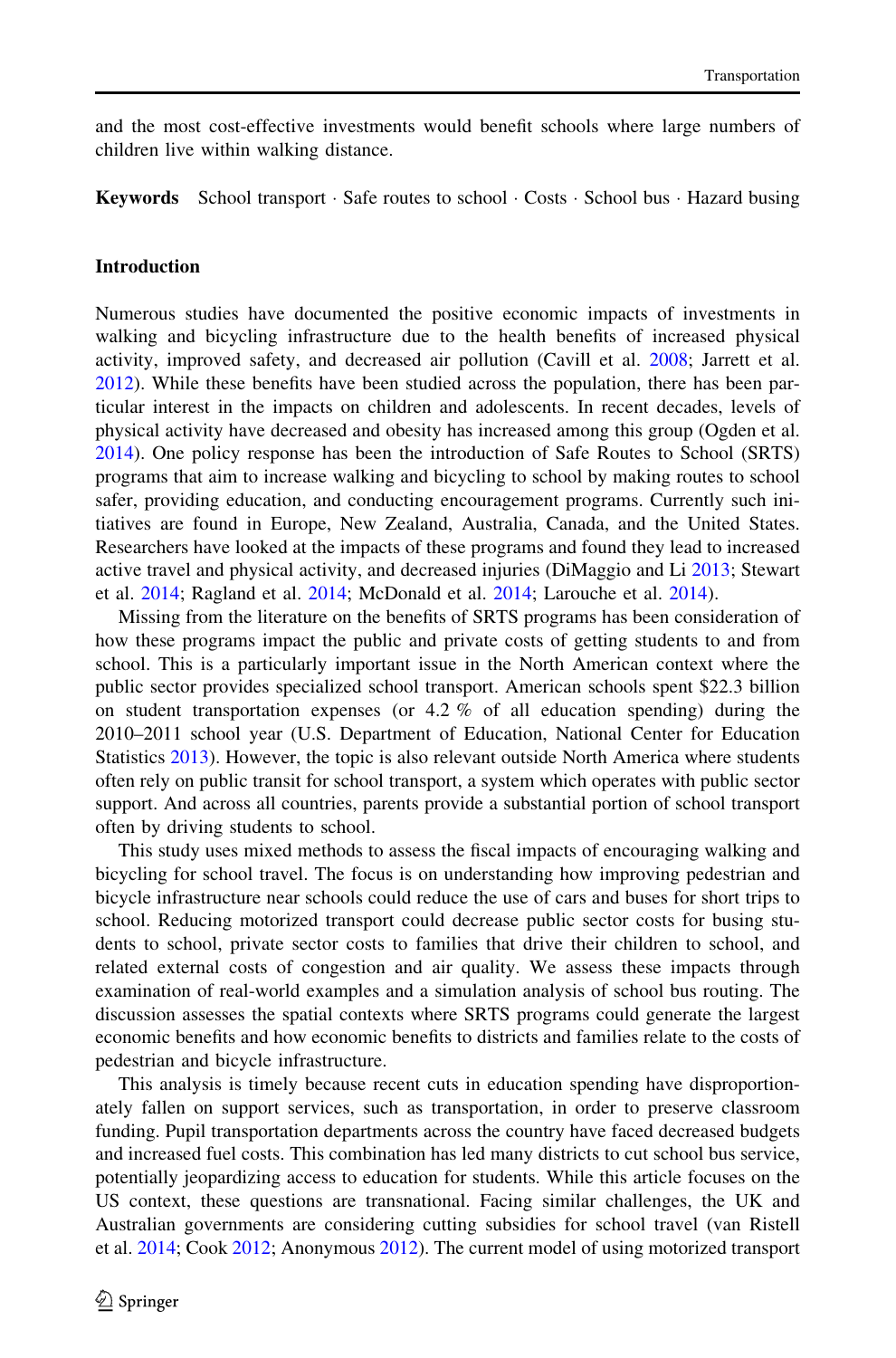to overcome hazardous walking conditions may no longer be sustainable in the US or globally. This article highlights how SRTS can play a role in developing a new multimodal model of pupil transportation that promotes walking and biking for short trips and preserves school bus or public transit service for longer trips.

### School transportation costs background

Getting children to school requires large expenditures by the public sector on school bus operations and infrastructure. But school transportation costs are not exclusively public. Nearly half of American students use private vehicles to reach school (McDonald et al. [2011\)](#page-15-0). These families bear financial costs in terms of vehicle operation and time. Beyond the direct costs borne by public and private actors, school travel also imposes costs on society through externalities like vehicle emissions and congestion. These costs are justified by the enormous benefits to individuals and society of ensuring access to education for all children.

The remainder of this section provides an overview of public, private, and external school transportation costs in aggregate and for school trips of 1 mile or less. We highlight trips of 1 mile or less because walking and bicycling are viable modal substitutes for motorized transportation at these distances. National travel survey data show that fewer than 35 % of students living within a mile from school walk or bike in the United States; the remainder of students use private automobiles  $(44 \%)$  or ride the school bus  $(19 \%)$ [authors' calculations using the 2009 National Household Travel Survey (Federal Highway Administration [2011](#page-14-0))]. SRTS programs aim to change these travel patterns through education, encouragement, enforcement, and engineering strategies that make active modes safer and more attractive.

### Public sector

In 2010–2011, student transportation expenses amounted to \$22.3 billion dollars in personnel and fuel costs U.S. Department of Education, National Center for Education Statistics [\(2013\)](#page-15-0). The share of education expenditures for student transportation varied by state, from 2.4 % in California to 7.3 % in West Virginia. Transportation costs per enrolled student also varied widely across states. In Utah, the per-student cost of transportation was just \$197, well below the national average of \$452 (U.S. Department of Education, National Center for Education Statistics [2013](#page-15-0)). Other states with below average transportation costs per student included California (\$220), Texas (\$245), Oklahoma (\$243), and Colorado (\$250). Conversely, some states had high per pupil transportation costs far exceeding the national average. The District of Columbia had the highest per pupil cost in the nation at \$1,404 per student per year. New York (\$982), New Jersey (\$834), West Virginia (\$879), and Connecticut (\$803) also have higher than average per pupil transportation expenses.

However, state-level average per pupil transportation costs are not a strong metric of cost-effectiveness due to the variation in transportation policies and child density across states and school districts. Some of the observed cost differentials are caused by differing state rules around pupil transportation. California and Texas, for example, do not have state legislation that requires student busing (McDonald and Howlett [2007\)](#page-15-0). New York not only requires transportation for students (for kindergarten through eighth grade students living more than 2 miles from school, and for ninth through twelfth grade students living more than 3 miles from school), but also reimburses a large proportion of those costs. Some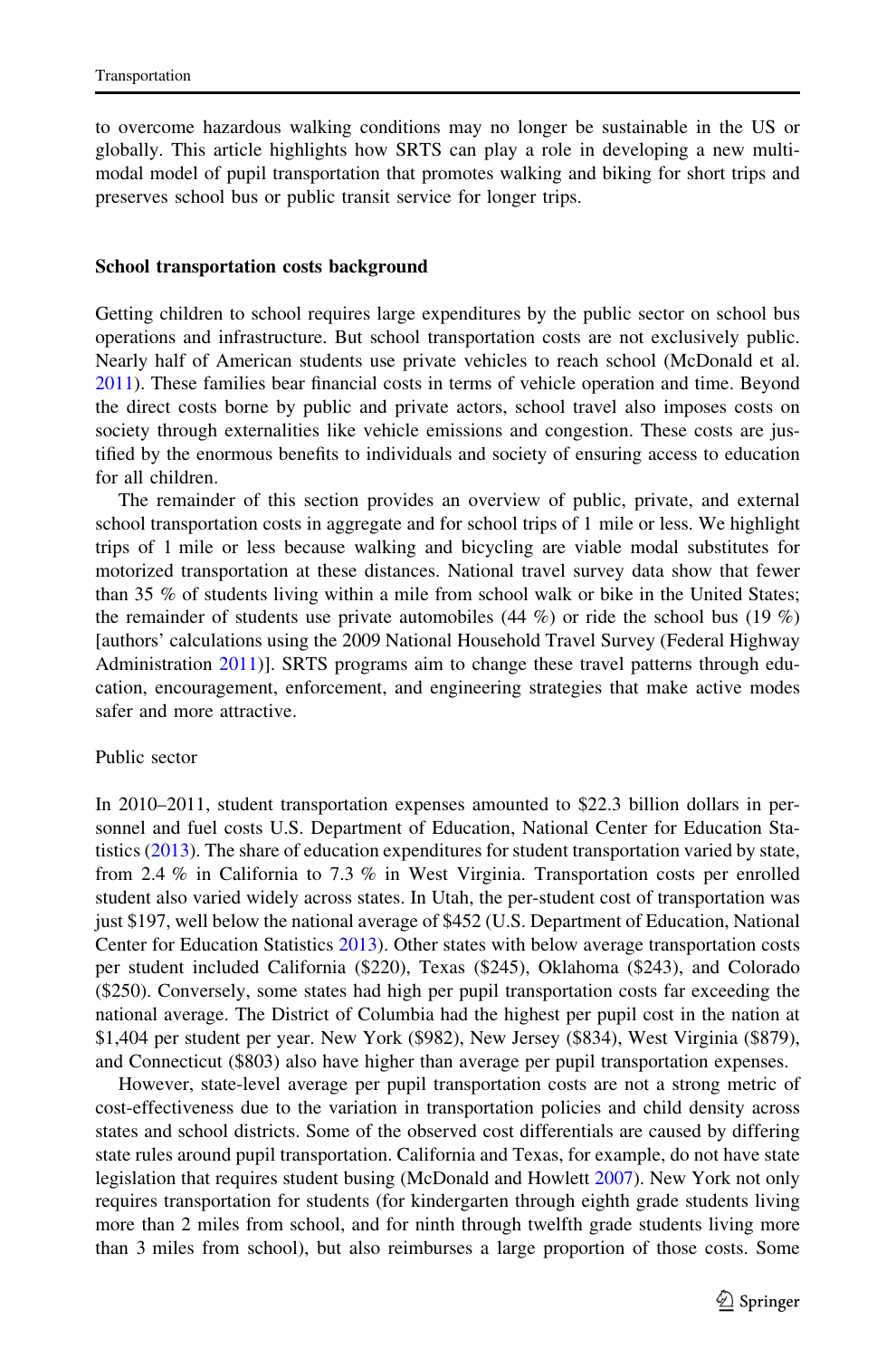states, such as California, have lower average costs simply because they are transporting a smaller proportion of students. Conversely, rural states and school districts may transport children longer distances because of the dispersed nature of population settlement, which increases costs. In addition, some pupil transportation costs are mandated by the federal government and cannot be voluntarily reduced by school districts. Busing is federally required for all homeless students and students with documented special needs. While national data on special needs busing is scarce, a 2002 study by the Center for Special Education Finance estimates that special needs busing costs account for 28 % of total pupil transportation expenditures nationwide (Chambers et al. [2002\)](#page-14-0).

## Hazard busing

Most districts provide school bus service when students live more than a specified minimum distance from school, generally 1–2 miles. However, many districts bus children to school if the walking conditions are unsafe even when they do not meet the distance threshold; this is known as "hazard busing." According to Chriqui et al.  $(2012)$  $(2012)$ , just under a third of states allow exemptions to the minimum distance requirements when hazardous walking conditions exist and other states allow informal exemptions. Little is known about hazard busing rates nationwide, but the provision of busing for short distances creates policy challenges. In 2009, American families reported that 5.6 % of elementary and middle school students lived within 1 mile of school and used a school bus (authors' calculations using the 2009 National Household Travel Survey). Presumably, a large portion of these students received hazard busing, though that was not asked in the survey. Florida provides detailed annual estimates of hazard busing. In the 2011–2012 school year, 1 % of all students in Florida received hazard busing; this equated to 4 % of all students riding the bus (Florida Department of Education [2013](#page-14-0)). However, there is great variation across school districts. In Hillsborough County, which includes Tampa, 6 % of all students are bused due to hazardous walking conditions. In Escambia County, which includes Pensacola, 12 % of students receive hazard busing (Florida Department of Education [2013\)](#page-14-0).

Estimating the costs of providing school bus service to students living within a walkable distance of their school is difficult given uncertainties in prevalence. However, the available US data suggest that approximately one to five percent of students receive hazard busing. This equates to 0.5–2.5 million American students who receive hazard busing. Per student costs for hazard busing are likely less than the US average per-student transportation cost of \$452 because that figure includes students with special needs and those that live quite far from school. If we assume that hazard busing costs are substantially less because of the short distances involved (approximately \$200 per student) then the annual cost of hazard busing is between \$100 and \$500 million across the United States.

### Private costs

Over half of American students reach school by private vehicle (McDonald et al. [2011](#page-15-0)). Parents drive children for many reasons including convenience, time savings, concerns about traffic safety and stranger danger, or a lack of other options if the school does not provide busing (McDonald and Aalborg [2009](#page-15-0); Dellinger and Staunton [2002](#page-14-0); Zhu and Lee [2009\)](#page-15-0). In high school, many teens drive themselves and, in some cases, classmates to school. McDonald et al.  $(2011)$  $(2011)$  found that auto trips to and from school accounted for 30 billion vehicle miles and 6.6 billion vehicle trips in 2009. Of these trips, 40 % were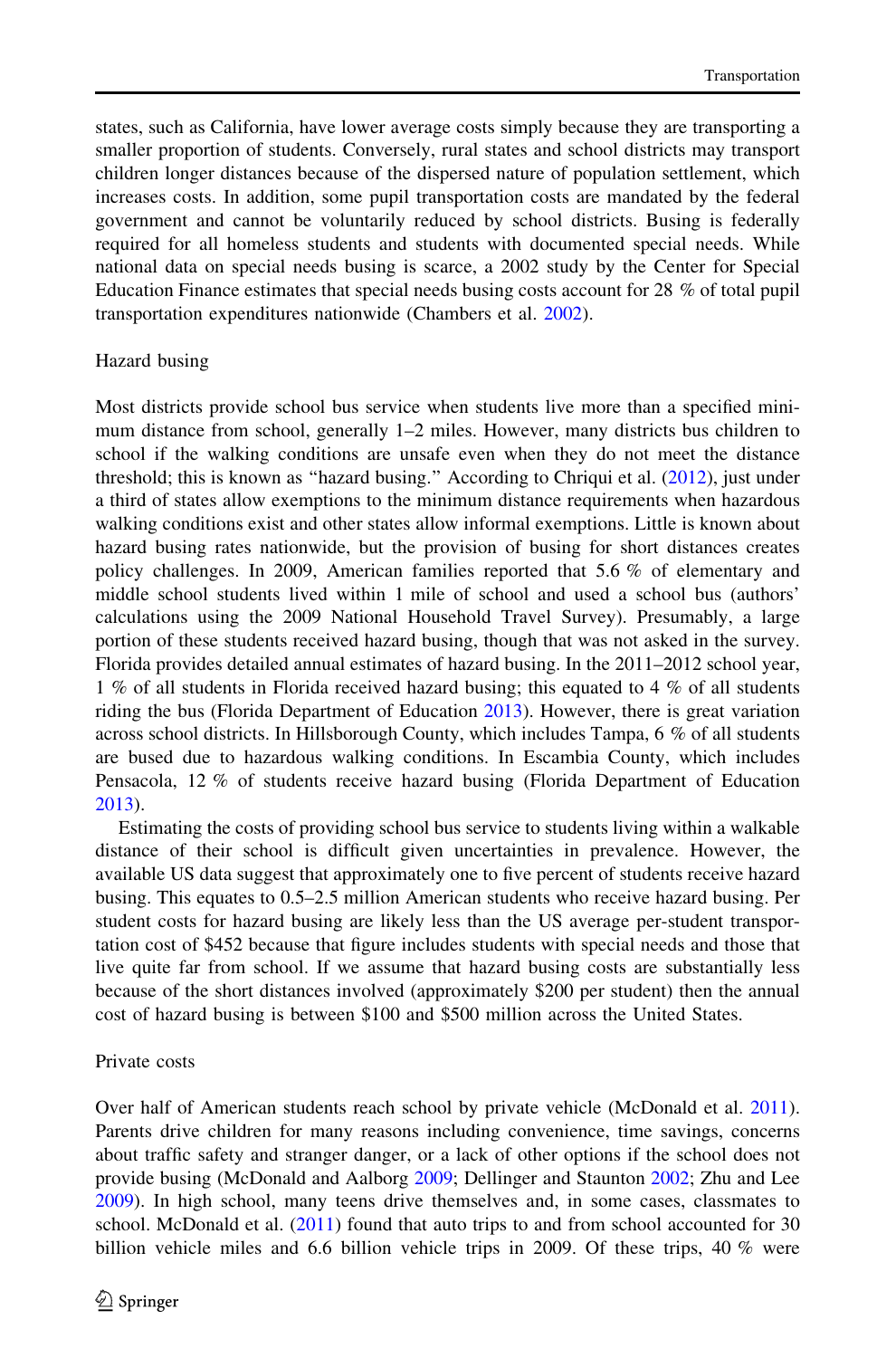undertaken specifically to drop a child at school and then return home (McDonald et al. [2011\)](#page-15-0). The American Automobile Association (AAA) estimates the cost of gas, maintenance, and tires at 20 cents per mile (American Automobile Association [2013\)](#page-14-0). Based on these estimates, auto trips to and from school cost a minimum of \$2 billion if we only consider cases where parents made a special trip or a maximum of \$6 billion if we consider all private vehicle school mileage.

The estimates above ignore the value of travelers' time. We know of no research that has investigated the value of parents' time while chauffeuring children to school. There is anecdotal evidence that some parents place positive value on driving children to and from school because of the opportunity to spend time with their children; for others, it may impose costs because of decreased time available for paid employment. The US Department of Transportation provides general guidance on the value of travel time and suggests that time spent traveling should be valued at 35–60 % of after-tax hourly wages (\$8.40– \$14.40) for local, personal travel (Trottenberg [2011\)](#page-15-0). Using the low end  $(35\%)$  of the Department of Transportation range and assuming travel speeds average 30 mph, we found that the time costs of parents' driving children to school are around \$3 billion for special trips to drop children at school and \$8 billion for all school-related mileage.

Private vehicle costs of short school trips

In 2009, 44 % of the 10 million elementary and middle school students living within 1 mile of school were driven to school (National Center for Education Statistics [2012;](#page-15-0) Federal Highway Administration [2014](#page-14-0)). We estimate that the costs to the private sector of these short-distance trips were approximately \$720 million or 4.5 % of the estimated aggregate costs of driving children to school. These costs reflect the vehicle operating expenses and value of parent travel time for short trips where a parent made a special trip to bring their child to school. While many parents drop children on their way to work, approximately 40 % make special trips to bring children to school (McDonald et al. [2011](#page-15-0)). Assuming an average one-way trip distance of a half-mile for these students and vehicle occupancy of 1.5 children, we estimate that driving K-8 students living within 1 mile of school generates 1.5 billion excess vehicle miles of travel annually. Assuming vehicle operation costs of 20 cents per mile (American Automobile Association [2013](#page-14-0)), this equates to \$300 million in private vehicle expenses. If we include the value of time in these estimates, the costs of parents driving children to school increase substantially. If those 1.5 billion excess vehicle miles represent approximately 50 million excess hours of travel (assuming a rather fast average travel speed of 30 mph), then the collective value of the travel time is \$420 million when the value of time is 35 % of the average hourly wage rate.

### External costs

Travel generates other costs which are not necessarily borne by the public or private sectors. These externalities include the adverse health impacts of vehicle emissions, the climate impacts of greenhouse gas emissions, and the time costs imposed on other road users due to congestion. Schools have been identified as major trip generators (McMillan [2007\)](#page-15-0). During the school year, up to 25 % of morning traffic on local roads and 5–7 % of vehicle miles traveled are generated by parents driving their children to school (McDonald et al. [2011;](#page-15-0) Parisi Associates n.d.). According to the Federal Highway Administration, estimates of the monetary costs of congestion delays range from \$0.01 to \$0.09 per vehicle mile traveled. For local air pollution damage, the cost estimates for an average car range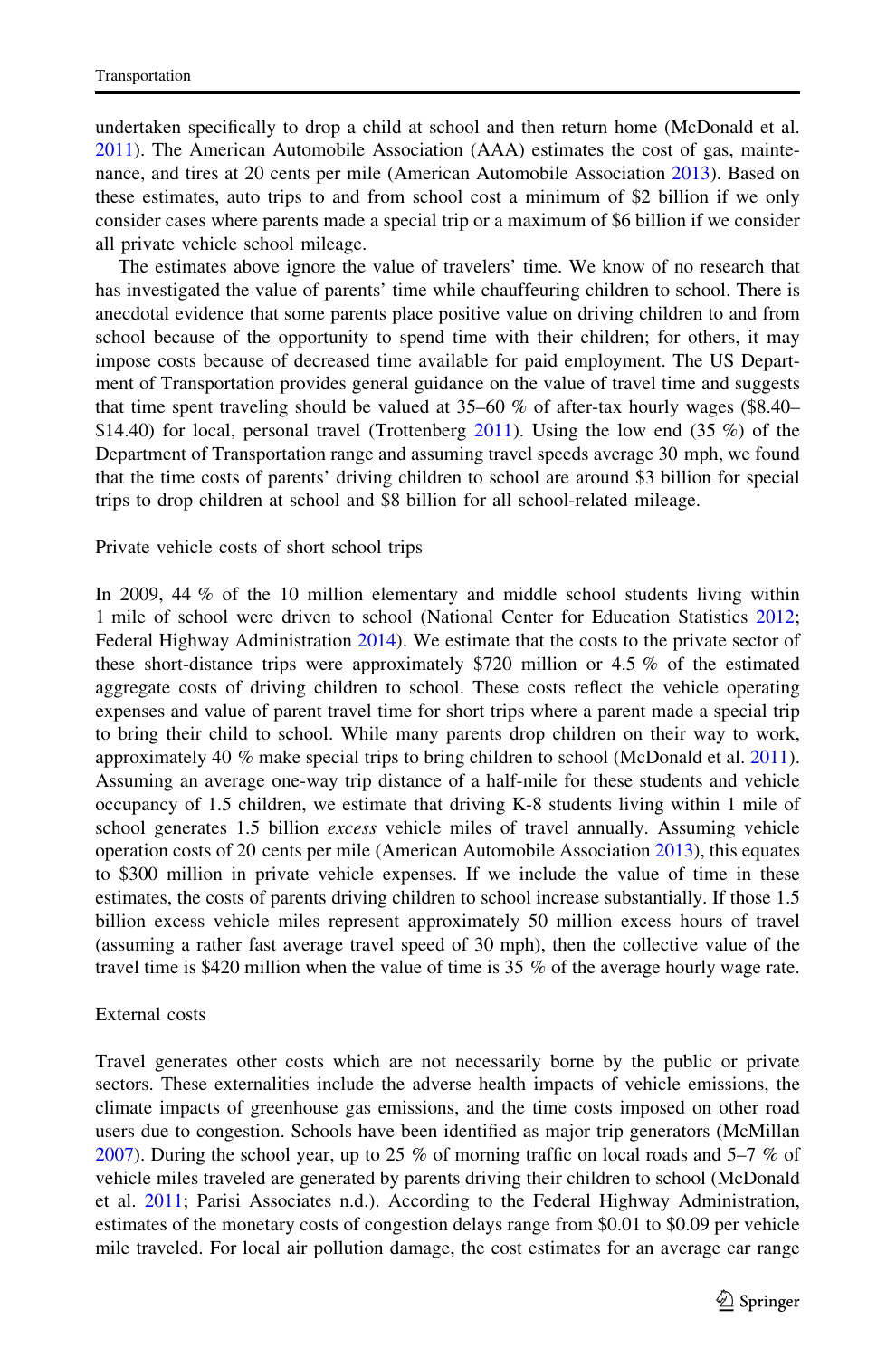from \$0.01 to \$0.07 per vehicle mile traveled and from \$0.01 to \$0.21 per vehicle mile traveled by diesel bus. For greenhouse gas control and damage costs, the estimates for an average car range from \$0.02 to \$0.21 per vehicle mile traveled and from \$0.84 to \$1.03 per vehicle mile traveled by diesel bus (Litman and Doherty [2009;](#page-15-0) Federal Highway Administration [1997\)](#page-14-0). Considering vehicle mile traveled (VMT) only related to special purpose school trips, this would cost approximately \$120 million for congestion, \$120 million for air pollution, and \$240 million for greenhouse gas impacts.

External costs for trips of 1 mile or less

Above we estimated that driving children to school a distance of less than 1 mile generated 1.5 billion excess private vehicle miles of travel annually. Using the low end of the cost range for these externalities, we find that driving children to school for short trips generates at least \$15 million in congestion costs, \$15 million in air pollution costs, and \$30 million in greenhouse gas costs annually. We are unable to estimate costs associated with excess school bus trips because we lack information about how hazard busing affects school bus VMT nationally.

# Summary

In total, annual expenditures on school transportation operating expenses for motorized modes are approximately \$30 billion for school districts and families (Table [1\)](#page-6-0). We estimate that the proportion of those expenses related to transporting students short distances (defined as less than 1 mile) are approximately \$0.9 to \$1.3 billion or  $3-5\%$  of total public and private sector costs. Externalities from private vehicle school trips, such as traffic congestion near schools and the air quality impacts of additional driving, add to this cost, though those expenses are difficult to estimate.

# Impacts of safe routes to school programs on school transportation costs: methodology

We used mixed methods to assess the economic impacts of SRTS. First, we documented real-world examples of SRTS improvements leading to cost savings for school districts and families. To identify these examples, we reviewed the literature and contacted each state's designated Safe Routes to School State Coordinator and technical assistance staff from the Safe Routes to School National Partnership. Of the 51 state coordinators contacted, 21 (42 %) responded. A small number of respondents provided examples of SRTS investments that had resulted in reduced school bus or private vehicle costs. For each of the identified examples, we reached out to local contacts and conducted open-ended interviews through email or phone to gather information about the impacts of SRTS on busing and driving to school. From this process, we identified four case studies in Highland Park, NJ; Columbia, MO; Phoenix, AZ; and Austin, TX. The literature also contained examples from Auburn, WA; Marin County, CA; Eugene, OR; and Wooster, OH. Our examination focused on the connections between SRTS improvements and public and private sector costs; we did not focus on the factors that led to successful implementation of the SRTS program since other publications have addressed this topic (see for example National Center for SRTS [2012](#page-15-0)).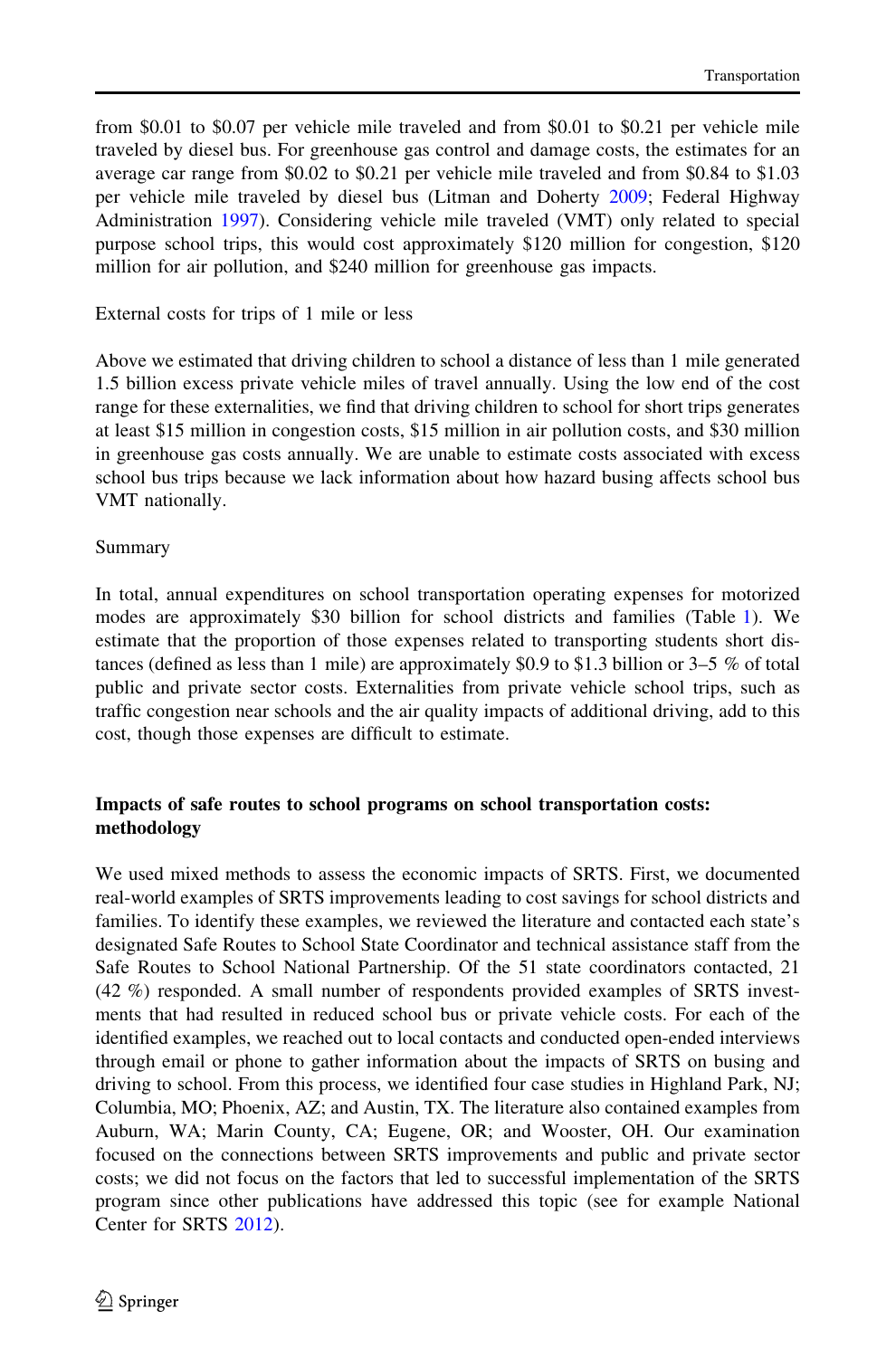|                                                      | Total costs—<br>all distances (\$ million) | Costs—trips <<br>1 mile (\$ million) |
|------------------------------------------------------|--------------------------------------------|--------------------------------------|
| Public sector                                        |                                            |                                      |
| School districts                                     | 22,300                                     | 100-500                              |
| Private sector                                       |                                            |                                      |
| Private vehicle operating costs                      | $2,000 - 6,000^a$                          | 300                                  |
| Value of parents' travel time                        | $3,000 - 8,000^a$                          | 420                                  |
| Externalities                                        |                                            |                                      |
| Traffic congestion near schools from autos           | $120 - 300^{\circ}$                        | 15                                   |
| Traffic congestion near schools from school buses    | Not estimated                              | Not estimated                        |
| Air pollution and greenhouse gases from Autos        | $360 - 900^{\rm a}$                        | 45                                   |
| Air pollution and greenhouse gases from school buses | Not estimated                              | Not estimated                        |

<span id="page-6-0"></span>Table 1 Summary of the costs associated with motorized school transportation: all trips and trips less than 1 mile

The low end considers only trips made solely to chauffeur a child to school; the high end considers all school-related VMT including trips where parents dropped children on their way to another destination

Second, we used simulation analysis to estimate how busing children short distances impacted the overall efficiency and costs of school bus service and to understand how these impacts varied with local context, particularly child density and average distance between home and school. For example, a SRTS program at a school where all students lived within walking distance could come close to eliminating motorized transport costs. Conversely, SRTS improvements would not decrease busing costs if no students lived within walking and biking distance of the school. We then assessed the savings in school bus costs that would result from getting students who lived near school to walk and bike. These costs savings were then compared to the costs of SRTS improvements.

We utilized school bus routing software to simulate the potential impacts of SRTS programs on busing costs. As a case study, we selected four elementary schools from a large North Carolina public school district for the analysis; magnet schools were excluded. The schools were selected to ensure variation in the number of students living near school. School A with 92 % of students living within 1 mile was located in an urban part of the district (Table [2](#page-7-0)). School D, where only 22 % of students lived within 1 mile of the school, was located in a suburban/exurban area, where the development patterns were characterized by loop- and lollipop-type residential subdivisions. The remainder of the schools varied between those two extremes.

To estimate how a SRTS program could impact busing costs by reducing the need for hazard busing, we analyzed three scenarios for each school (Table [3](#page-7-0)). These scenarios varied in the proportion of students living near the school that were bused. Under scenario 1 (no hazard busing), no students living within 1 mile of the school were assigned to bus routes. For scenario 2, we assumed that half the students living within 1 mile of school received hazard busing; students were selected at random. The final scenario assumed that all students living within 1 mile of school required hazard busing. For each of the three scenarios, students living outside walking distance, i.e. 1 mile, were included in the analysis, but their assignment (bus/no bus) never changed and was based on what the students had elected. For each scenario and school, the Pupil Transportation Group at North Carolina State University used Education Logistics (EDULOG) software to calculate school bus vehicle miles traveled (VMT), the number of buses used, and the number of students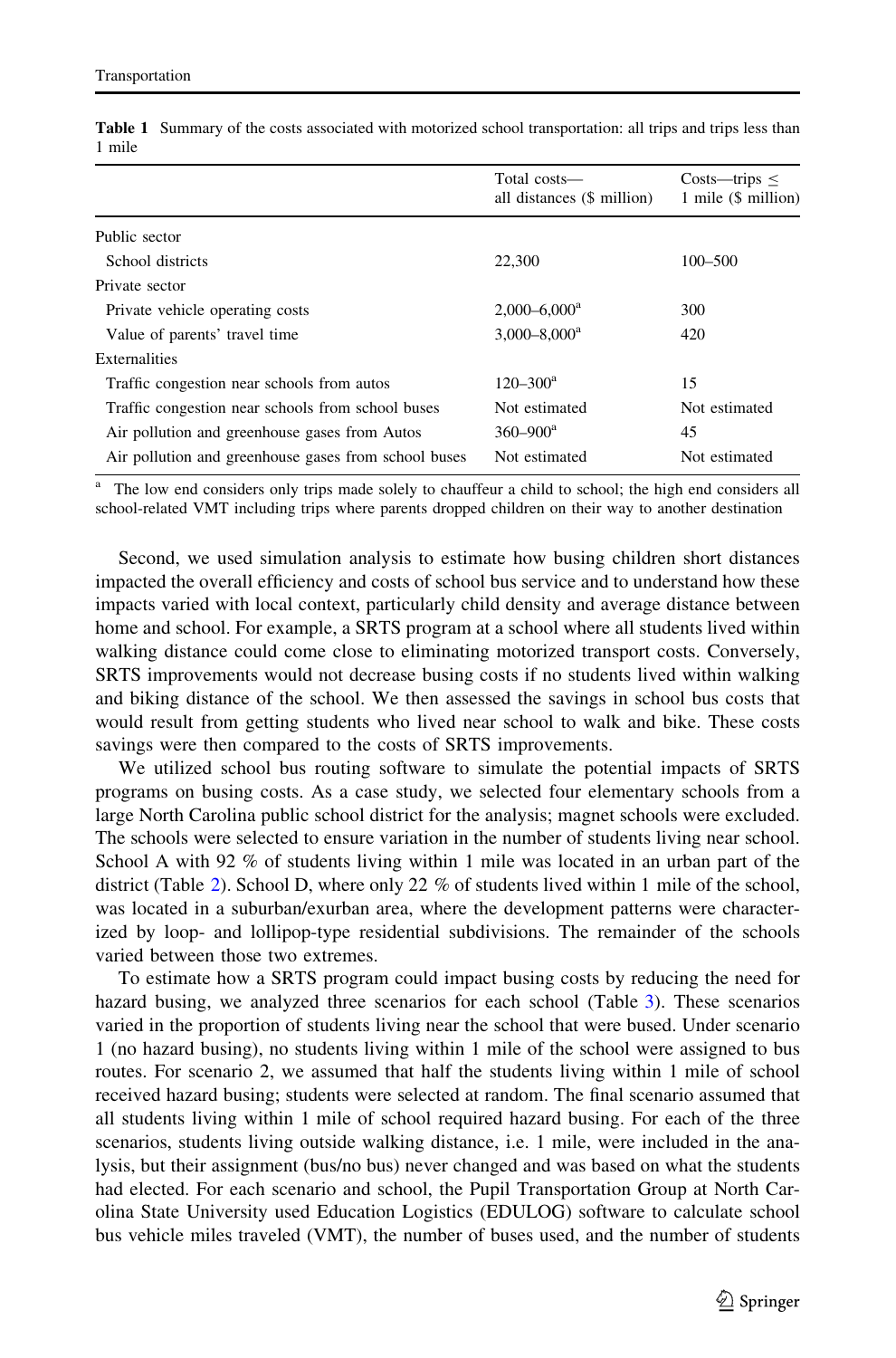|          | Students living<br>within 1 mile $(\% )$ | $#$ of<br>students | Average travel<br>distance to<br>school (miles) | Development<br>pattern near school |
|----------|------------------------------------------|--------------------|-------------------------------------------------|------------------------------------|
| School A | 92                                       | 385                | 0.8                                             | Gridded streets                    |
| School B | 74                                       | 604                | 0.8                                             | Gridded streets                    |
| School C | 62                                       | 264                | 1.4                                             | Gridded streets                    |
| School D | 22                                       | 460                | 2.5                                             | Loop and lollipop                  |

<span id="page-7-0"></span>Table 2 Characteristics of schools in simulation analysis

Table 3 School busing simulation scenarios

| Student residence                  | Scenario 1        | Scenario 2                                     | Scenario 3                   |
|------------------------------------|-------------------|------------------------------------------------|------------------------------|
|                                    | no hazard busing  | half hazard busing                             | all hazard busing            |
| Within 1 mile of school None bused |                   | 50 % of students bused (selected at<br>random) | $100\%$ of students<br>bused |
| More than 1 mile from              | Current ridership | Current ridership status                       | Current ridership            |
| school                             | status            |                                                | status                       |

serviced. For input parameters, such as maximum trip length, arrival times, and bus stop locations, we utilized state or district standards. We did not attempt to estimate how changes in hazard busing would impact private sector costs.

The estimates of bus route VMT and number of buses were then used to estimate the costs to the school district to provide school bus service of each scenario. The two components of variable school district transport costs are capital expenditures (the money required to purchase buses) and operations and maintenance. We assumed the district utilized a two-tiered school transport structure where one bus can service two schools in the morning and afternoon due to staggered bell times. In practice, this means that capital and operating expenses associated with the school bus are divided by two to account for the fact that one school bus serves two routes. For capital costs, we estimated annual costs per school bus by amortizing the school bus purchase costs of \$86,500 over an anticipated 20 year lifespan at a social discount rate of 3.5 % (Delucchi [2005](#page-14-0), pp. 3–4; Moore et al. [2004\)](#page-15-0). Based on these calculations, we estimated that each additional bus route required \$3,043 annually in capital costs (i.e. half of the amortized cost per school bus) (Table [4](#page-8-0)). Annual expenses for operating and maintaining the school transportation network include \$0.49 per daily school bus vehicle mile for fuel, \$7.42 in insurance costs per student bused, and \$14,216 per school bus route for vehicle maintenance, driver and mechanic pay, and safety monitoring (Table [4\)](#page-8-0). These costs were derived from an investigation of school transportation costs in North Carolina and reported values from the literature (Sisiopiku et al. [2013](#page-15-0)).

# **Results**

The following sections present the results of our mixed-methods investigations of the potential for non-infrastructure investments to reduce school transportation costs, particularly to the public sector. The first section documents real-world examples of school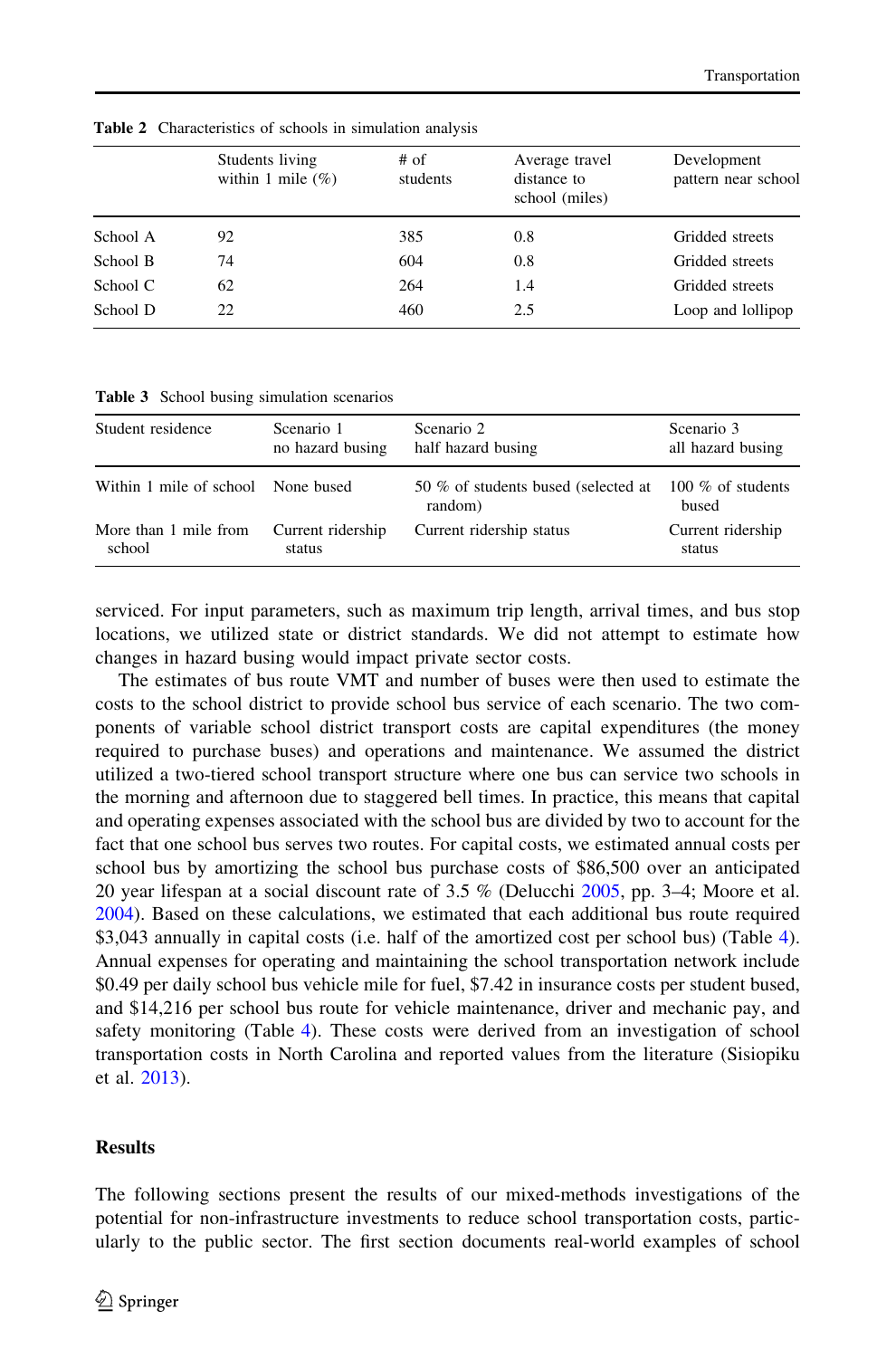|                                            | Per school bus route <sup>a</sup> | Per daily bus<br>VMT | Per student<br>bused |
|--------------------------------------------|-----------------------------------|----------------------|----------------------|
| Annualized school bus capital costs        | 3,043                             | 0                    | $\Omega$             |
| Operating costs                            |                                   |                      |                      |
| Insurance                                  | $\Omega$                          | 0                    | 7.42                 |
| Fuel                                       | 0                                 | 0.49                 | 0                    |
| Bus driver                                 | 6,813                             | 0                    | 0                    |
| Vehicle maintenance                        | 7,265                             | 0                    | $\theta$             |
| Detection and surveillance (including GPS) | 138                               | 0                    | $\Omega$             |
| Total operating expenses                   | 14,216                            | 0.49                 | 7.42                 |
| Total capital $+$ operating                | 17,259                            | 0.49                 | 7.42                 |

<span id="page-8-0"></span>Table 4 Estimated public sector costs of providing school bus service

<sup>a</sup> Assumes two-tiered bus routes

districts that reduced costs to the school district and families through SRTS programs. The second section reports on the school bus routing simulation analysis that assessed whether reductions in hazard busing could reduce school district transportation expenses.

### Results: real-world examples of the economic impacts of SRTS investments

Through interviews with SRTS experts and the literature, we identified five examples where investments in SRTS reduced busing costs and three examples of reduced private vehicle costs.

Public costs: reduced school busing service

Starting in fall 2008, the Highland Park, New Jersey school district eliminated school bus service in response to a significant reduction in state funding and saved \$100,000 per year in transportation costs. Cutting school bus service was possible because the town is small  $(1.9 \text{ miles}^2)$  and nearly all residents live within 2 miles of school. In anticipation of the impact that busing cuts would have on the 110 students affected, the School Board and community partners implemented SRTS initiatives to improve safety. Schools designated walk-to-school routes and schools and parents organized Walking School Buses. Crossing guards were hired to assist with larger intersections along the walking routes. To encourage active transportation to school in lieu of driving, all four public schools also installed more bike racks and permitted students to store scooters, skateboards, roller skates, and other transportation equipment in the school office if they did not fit in lockers. Since 2008, Highland Park has also installed new sidewalks; raised and repainted crosswalks at key intersections and transit stops; and implemented traffic calming measures, such as curb extensions and pedestrian islands, to further improve the safety of walking and bicycling.

SRTS programs have also been used to reduce transportation costs by increasing the efficiency of bus routes. In June 2013, a Walking Bus Stop pilot program was launched for Russell Elementary School (Columbia, Missouri) to encourage children to walk together to a neighborhood school bus stop. Rather than having the school bus pick up and drop off children separately at their respective residences, the school bus stops for one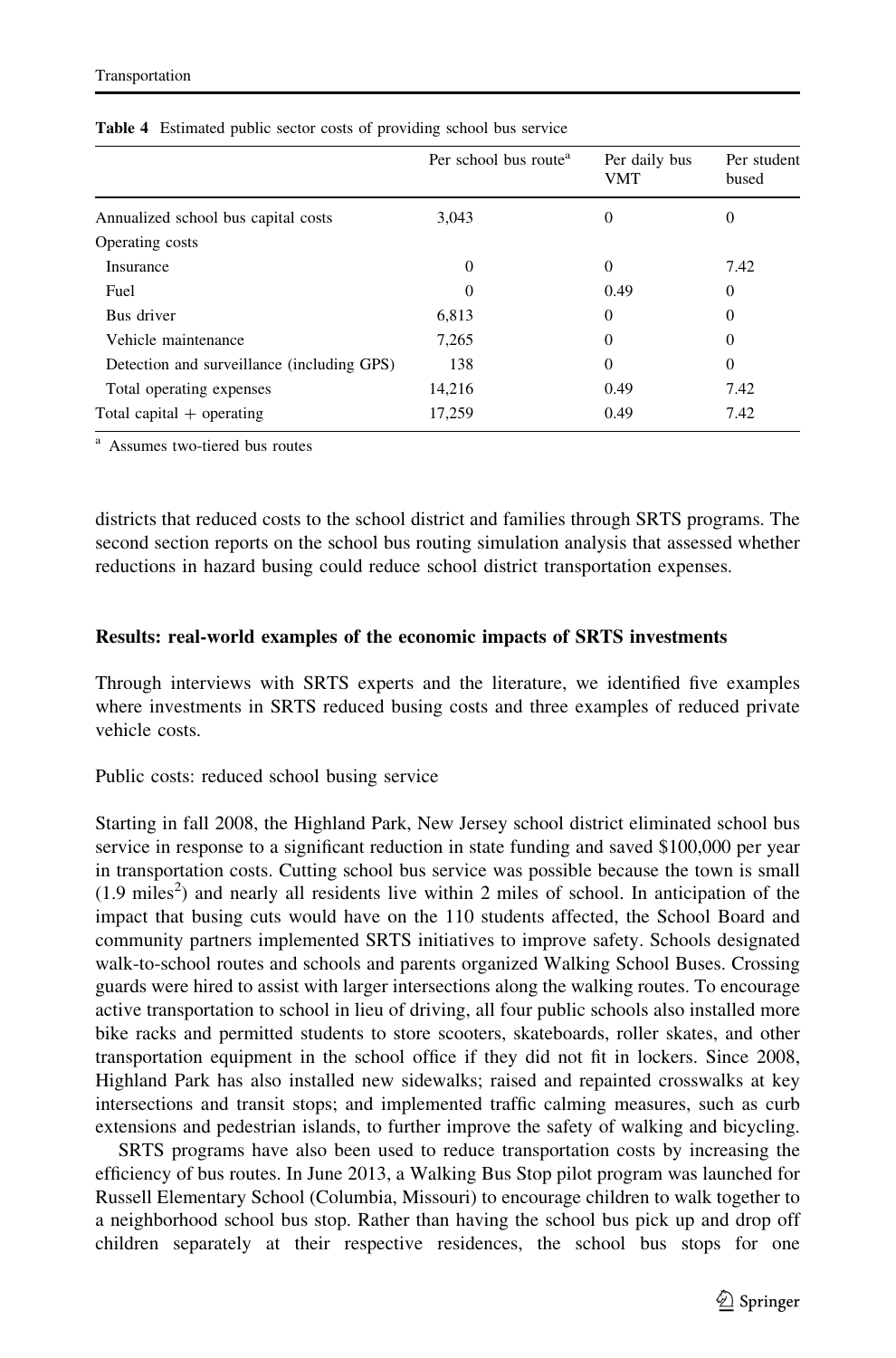neighborhood were consolidated into a single stop. Volunteer walk leaders led a walking group along a  $\frac{3}{4}$ -mile route to and from the school bus each day, picking up children at their residences along the way. The program showed that consolidating bus stops saved the district fuel, bus wear-and-tear, and 10 min of driver time for each bus trip to or from school. While this pilot program was implemented at a small scale with one neighborhood along one school bus route, the program demonstrated the ability for significant pupil transportation cost savings if scaled up to multiple neighborhoods per route along the more than 100 school bus routes that serve Columbia Public Schools.

In Auburn, Washington, investments in signage, sidewalks, paths, and traffic calming measures around schools improved the safety of local routes to school and reduced the need for hazard bus service. These interventions, coupled with SRTS-funded sidewalks and bike lanes, made it possible for 20 % of students in Auburn to walk or bike to school, saving the city \$240,000 every year in hazard busing costs (Safe Routes to School National Partnership [2010](#page-15-0)). At one Auburn elementary school, the interventions resulted in 85 % of children walking or biking to school and allowed bus service to be reduced from six buses to one (Pullen-Seufert et al. [2009](#page-15-0)). Melrose Elementary in Wooster, Ohio similarly reduced hazard busing service in exchange for SRTS-funded sidewalks, crosswalks, and school zone signage (Pedroso et al. [2011\)](#page-15-0). The reduced need for hazard busing saved the school district \$49,000 per year. These cases demonstrate how Safe Routes to School investments can help school districts reduce pupil transportation costs and plan for tighter transportation budgets by creating safe walking and bicycling alternatives to school.

In 2014, the city of Austin constructed a pedestrian bridge over a creek to connect apartments serving low-income families with their elementary school located a half-mile away. The bridge cost \$750,000 and was paid for by the City and federal grants. Prior to bridge construction, students were bused to school because there was no safe walking route. Because of the street configuration, school bus routes were at least 3 miles each way. With the bridge in place, the school eliminated several bus routes, saving \$130,000 in annual busing costs. City and school officials also coordinated construction of the bridge with outreach efforts to teach students about safe walking and biking and provide students the opportunity to receive a free bicycle and training on bike safety in coordination with the City and the Police Department.

The Austin example highlighted two critical factors: coordination between the City and the school district and recognizing child safety as an important factor in deciding where to make pedestrian and bicycle improvements. In Austin, the Public Works department has a Child Safety program. This program receives funding from fees for vehicle registration, parking violations, and traffic violations that occur in a school zone and is responsible for pedestrian and bicycle safety education in the schools and for school crossing guards. Staff from the Child Safety Program work closely with school district pupil transportation staff to monitor school travel safety and identify opportunities to remove hazards. Because the Child Safety Program is located in the Public Works department, they are also uniquely able to address the need for improved child pedestrian safety in City of Austin Public Works projects.

Private costs: reduced passenger vehicle driving

Existing research shows that SRTS interventions have been successful in reducing motor vehicle trips to schools and the associated cost of that travel. A study on the Marin County SRTS program examined pre- and post-intervention walking and biking rates to school after implementing education and encouragement investments that included classroom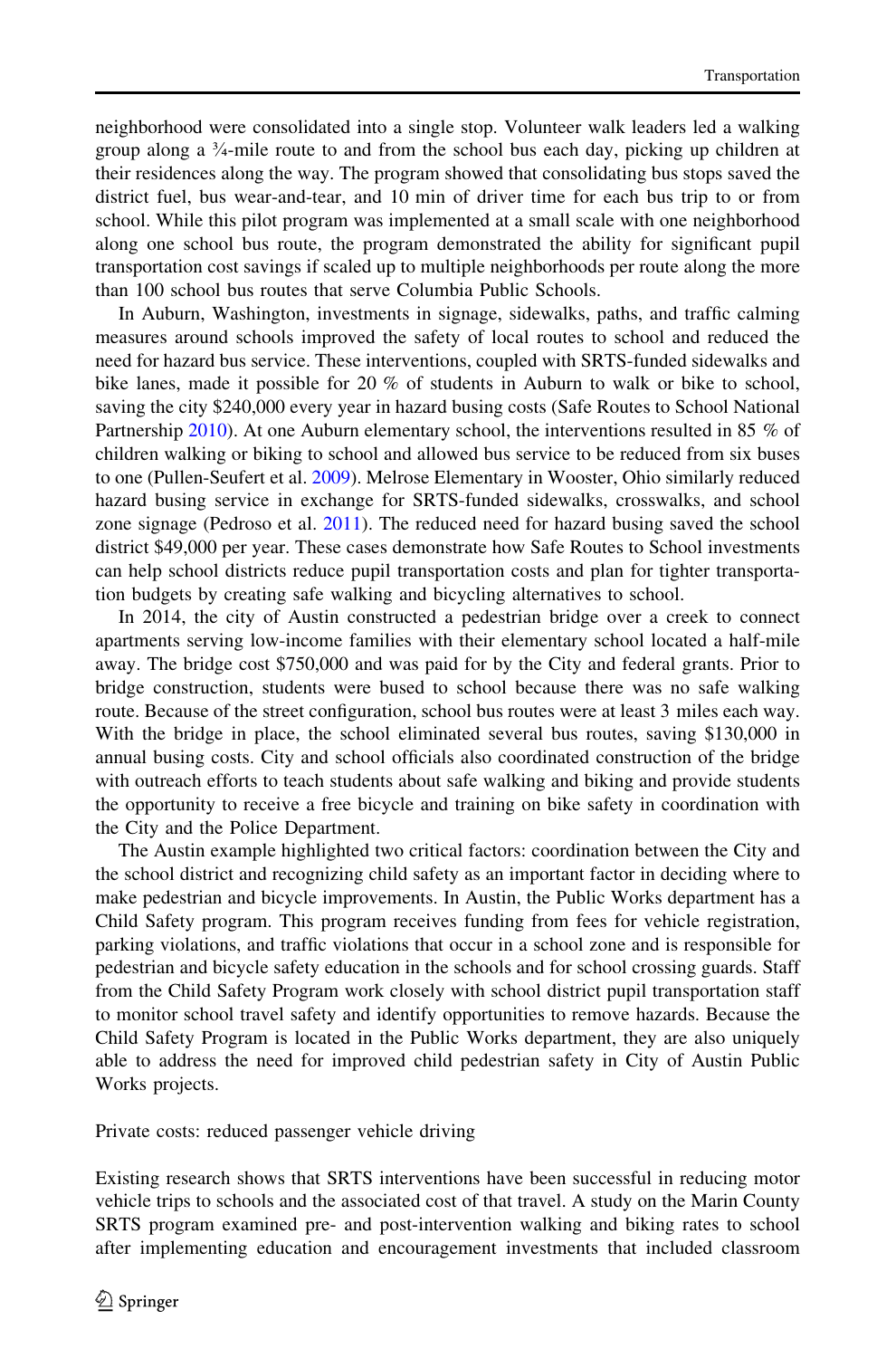education, walking and biking days, mapped routes, walking trains, and school newsletters. From 2000 to 2002, the number of children walking to school increased by 64  $\%$ ; the number of students biking increased by 114 %; the number of students carpooling increased by 91 %; and the number of motor vehicles carrying one student decreased by 39 % (Staunton et al. [2003\)](#page-15-0). Similar results were seen at Roosevelt Middle School in Eugene, Oregon, where a combination of infrastructure and non-infrastructure SRTS investments were made in crosswalks, school zone signage, a pedestrian path, and education and encouragement programs. The proportion of students walking and biking to school subsequently increased over a three-year period from 27 % in 2007 to 42 % in 2010. At the same time, the number of cars picking up children from school decreased by 24 % (Pedroso et al. [2011\)](#page-15-0).

Since starting its Safe Routes to School program, Eagle College Preparatory in Phoenix, Arizona, has seen considerable increases in children walking and biking to school and reductions in family car trips. In 2010, just one percent of students walked to school. As of 2013, the proportion of children walking to school has increased to 12 %. At the same time, the drop-off and pick-up process for students who are driven to and from school has been streamlined. With more students walking and biking, the time it takes to unload and load students before and after school has been reduced by half. These improvements reduced the amount of time monitors are needed to supervise student loading zones, the number of cars idling and the length of time idling, and resulting emissions.

### Results: analysis of school bus network impacts of SRTS programs

The busing simulation analysis performed in this study assessed how the amount of hazard busing combined with the local land use context influenced the costs of providing school bus service. At school A, with 92 % of students living within 1 mile, we found only one school bus was required with no hazard busing. However, providing hazard busing to all students living within 1 mile would require four additional buses (Table 5). The impact of hazard busing depended on the geographic context of the school. School D, located in a more suburban area where only 22 % of students lived within 1 mile, required five buses in the base case of no hazard busing, but only two additional buses if all children living within 1 mile of the school were bused.

The simulation suggested that the cost impacts of hazard busing can be significant. At School A, busing the 29 students who lived more than 1 mile from school would cost \$60 per enrolled student per year. Per student costs increased substantially with hazard busing. Providing hazard busing to half of students living within 1 mile of School A would cost

| Hazard busing<br>(HB) | # Students bused     |                       | <b>Bus VMT</b> |             | # of buses |               |                      |            |               |
|-----------------------|----------------------|-----------------------|----------------|-------------|------------|---------------|----------------------|------------|---------------|
|                       | $0\%$<br>$_{\rm HB}$ | 50 $%$<br>$_{\rm HB}$ | $100\%$<br>HB  | $0\%$<br>HB | 50 %<br>HB | 100 $%$<br>HB | $0\%$<br>$_{\rm HB}$ | 50 %<br>HB | $100\%$<br>HB |
| School A              | 29                   | 206                   | 384            | 49          | 91         | 100           |                      | 3          |               |
| School B              | 155                  | 379                   | 603            | 103         | 122        | 181           | 3                    | 6          | 10            |
| School C              | 97                   | 180                   | 263            | 148         | 160        | 150           | 2                    | 4          | 4             |
| School D              | 354                  | 406                   | 459            | 212         | 290        | 294           | 5                    | 6          |               |

Table 5 Number of students bused, bus vehicle miles of travel, and number of buses for all schools and scenarios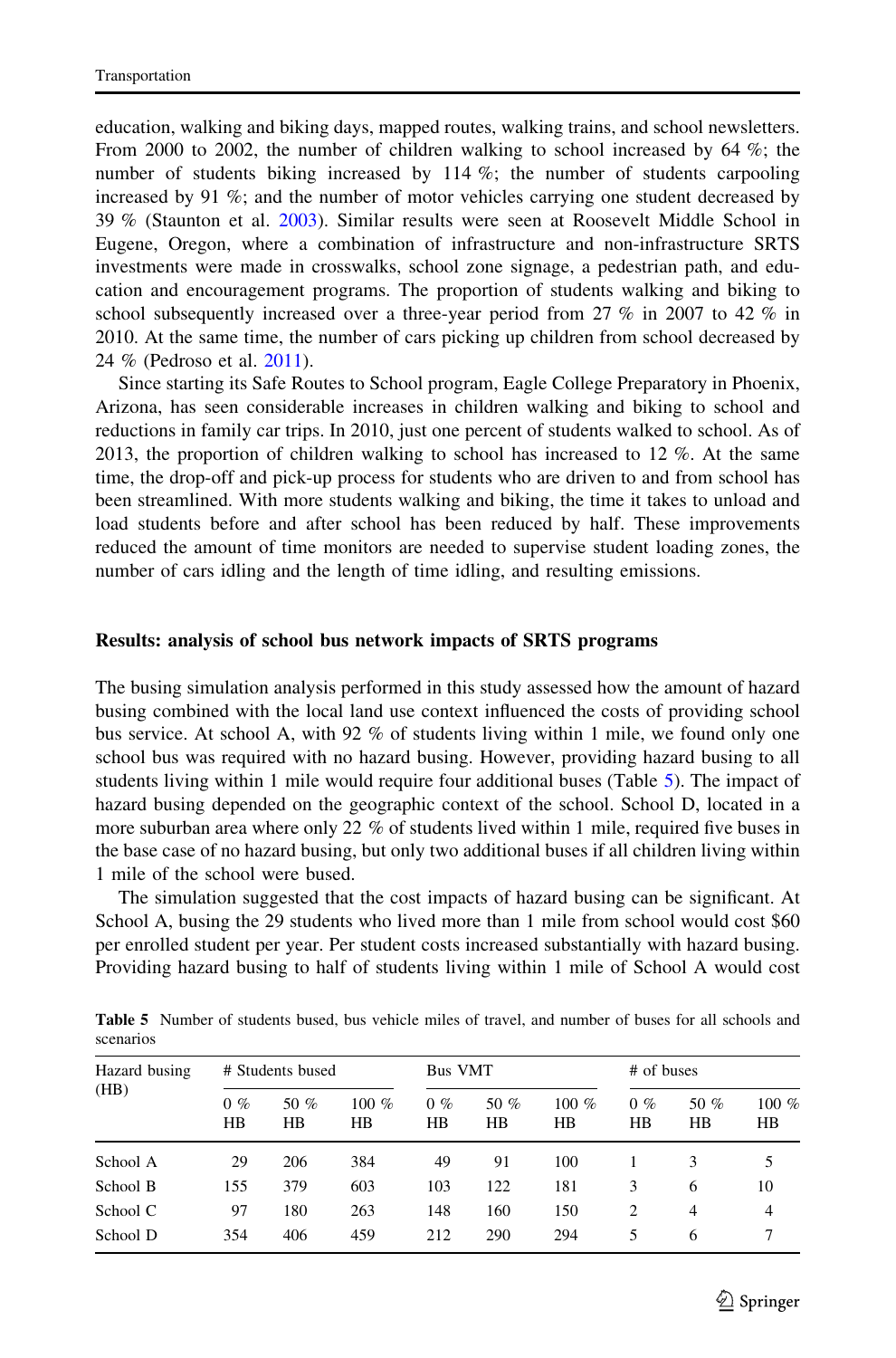

Fig. 1 School bus transportation costs by hazard busing scenario: per enrolled student and per bused student

\$160 per enrolled student per year—an increase of \$100 over the base case of no hazard busing (Fig. 1). Busing all students living within 1 mile would cost \$260 per enrolled student per year. The magnitude of the per-student cost increase due to hazard busing decreased as fewer students lived within 1 mile. At School D, providing all students living within 1 mile with hazard busing cost 38 % more on a per-student basis than the base case of no hazard busing. These results suggested that reducing the need for hazard busing through infrastructure improvements could lead to cost savings. Investments in pedestrian and bicycle infrastructure would be most effective at reducing costs at schools with high amounts of hazard busing and large numbers of children that live within walking distance of school.

Providing hazard busing consistently led to an increase in aggregate and per enrolled student school bus expenses. However, some districts and states evaluate the efficiency of school bus provision by considering costs per bused student. For example, the cost per enrolled student (and therefore total costs) at School A was minimized when no hazard busing was provided. However, the cost per *bused* student at School A was \$760 with no hazard busing but dropped to \$260 when all students living near school received hazard busing (Fig. 1). The latter is clearly more costly overall, but assessing costs per bused student can obscure this fact. This point is not unimportant. Some states, such as North Carolina, reimburse districts based on the efficiency of their school transportation and this may provide an incentive to bus students living near school in order to minimize costs per bused student (Safe Routes to School National Partnership [2014](#page-15-0)).

#### Value of cost savings

Cost savings from eliminating hazard busing represent permanent cost savings to school districts. As such, it is appropriate to capitalize the savings over time. Over a relatively modest ten year period, eliminating hazard busing at School A is worth \$860 per enrolled student if half of students are hazard bused (at a social discount rate of 3.5  $\%$ ) (Table [6](#page-12-0)). For a 385 student school, this represents \$330,000. Potential cost savings are lowest at the least-dense school, School D, due to residential location patterns that require substantially more busing and the smaller number of students living close to the school.

These cost savings compare favorably with the costs of improving infrastructure to eliminate the need for hazard busing. Table [7](#page-12-0) details the costs of common SRTS improvements and makes clear that, in many contexts, an economic argument can be made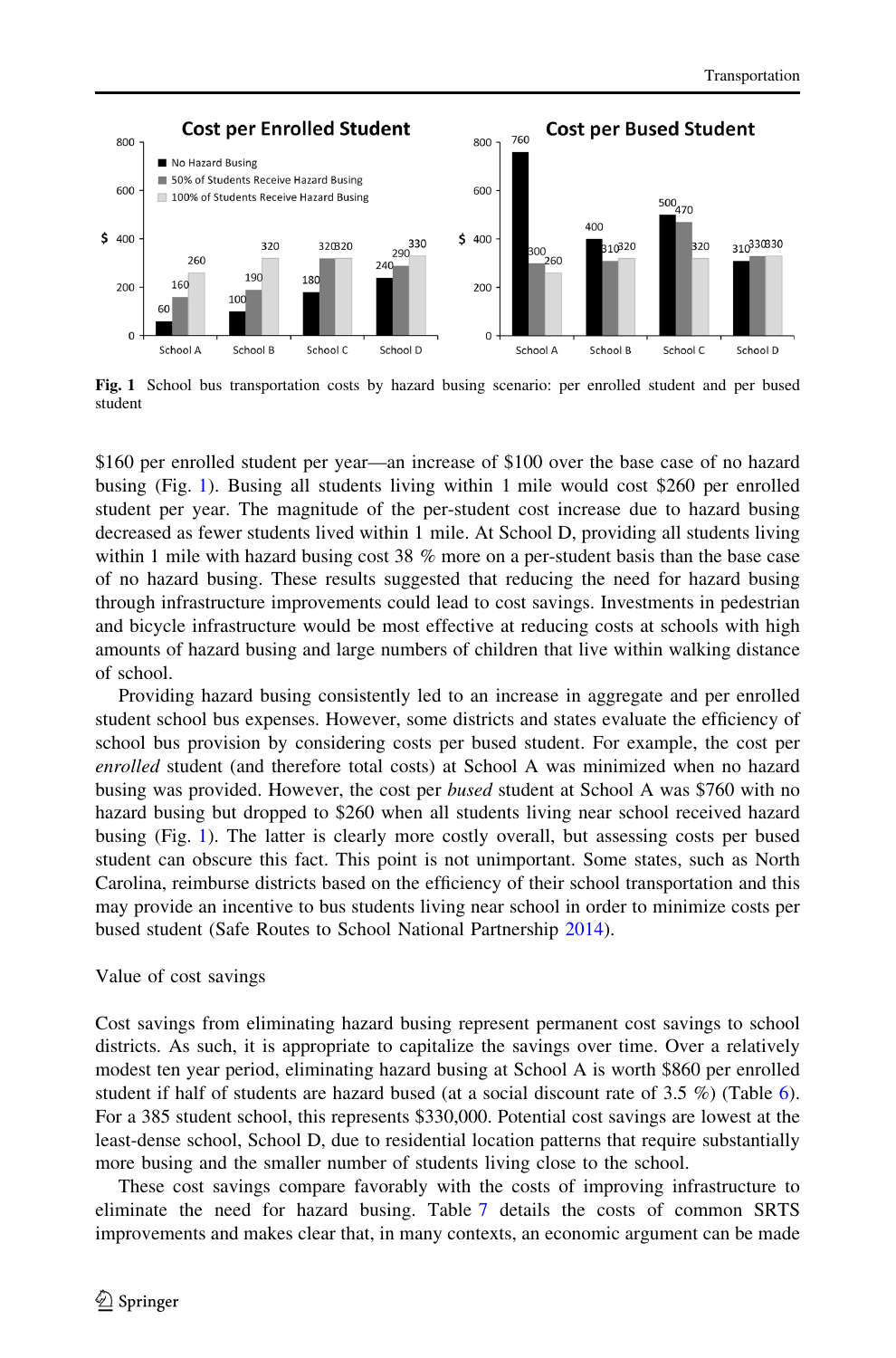| School   | Enrollment | Annual cost savings | Net present value over 10 years |            |  |
|----------|------------|---------------------|---------------------------------|------------|--|
|          |            | Per-student         | Per-student                     | Per-school |  |
| School A | 385        | \$100               | \$860                           | \$330,000  |  |
| School B | 604        | \$90                | \$760                           | \$459,000  |  |
| School C | 264        | \$140               | \$1,140                         | \$301,000  |  |
| School D | 460        | \$50                | \$450                           | \$206,000  |  |

<span id="page-12-0"></span>

|  |  | Table 6 Value of eliminating hazard busing |  |  |
|--|--|--------------------------------------------|--|--|
|--|--|--------------------------------------------|--|--|

Based on eliminating hazard busing to 50 % of students living within 1 mile

| <b>Table 7</b> Estimated cost of com-<br>mon SRTS infrastructure | Item                      | Cost (median) | Unit         |
|------------------------------------------------------------------|---------------------------|---------------|--------------|
| improvements                                                     | Bicycle rack              | 540           | Each         |
|                                                                  | Bicycle lane              | 89,470        | Mile         |
|                                                                  | High visibility crosswalk | 3.070         | Each         |
|                                                                  | Striped crosswalk         | 340           | Each         |
|                                                                  | Rapid flashing beacon     | 14,160        | Each         |
|                                                                  | Median island             | 10.460        | Each         |
|                                                                  | Multi-use trail—paved     | 261,000       | Mile         |
|                                                                  | School crossing           | 520           | Each         |
|                                                                  | Concrete sidewalk         | 27            | Linear foot  |
| Source Bushell et al. (2013,<br>Appendix D)                      | Crossing Guard            | 6.360         | Intersection |

for decreasing busing costs by making infrastructure improvements near schools. For example, if a dangerous road crossing prevents students from walking to school, the crossing could be improved with the addition of a high-visibility crosswalk, flashing beacon, and median island. The costs of these improvements are often substantially less than the present value of the costs of busing students over a ten-year period.

### Discussion

School busing was introduced to allow students living far from schools to receive an education. However, as concerns about traffic safety and stranger danger have increased, the majority of children living within walking distance are now transported by bus or private vehicle. Leaving aside potential health benefits from increased walking and biking, the analysis presented in this paper suggests there are opportunities for cost savings for state departments of education, local school districts, families, and communities if these trends reverse. Schools can save money by eliminating hazardous conditions that make it difficult for many students to walk short distances to school. Families can eliminate the costs associated with private travel by walking or biking their children to school or collaborating with neighbors to ensure the safe movement of their children to school. Communities can save through reduced congestion near schools and the costs associated with exposure to air pollution.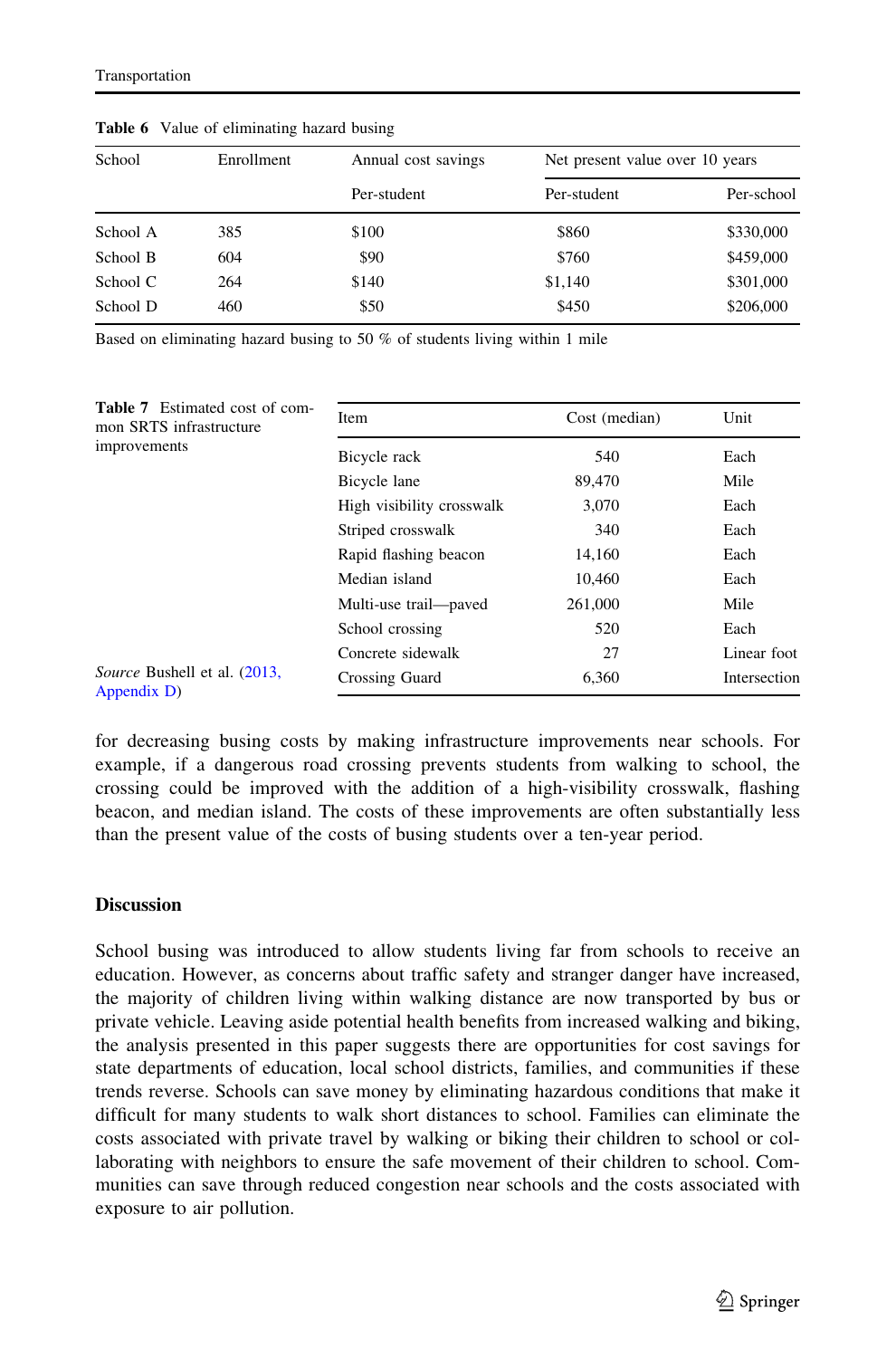The elimination of hazard busing through infrastructure investment can reduce the pupil transportation costs by an estimated \$100–\$500 million per year. If these children then walk or bicycle to school, these cost savings can be fully realized. If parents drive their children to school when hazard busing is eliminated, this will reduce costs to schools but have the unfortunate effect of increasing costs for families. Several school districts have used SRTS investments to eliminate hazard busing or address cuts in school busing through improved infrastructure. Austin, Texas provides a compelling example of how cities and school transportation departments can work toward a common goal of providing safe travel for children across multiple modes. This analysis also shows that the economic returns of SRTS investments are highest at schools where many students live within walking distance and could benefit from SRTS projects.

The difficulties associated with the argument that SRTS investments can save money by eliminating hazard busing are multidimensional and complicated by current institutional practices. In the United States, infrastructure improvements are generally the responsibility of the municipality or the state department of transportation. When school districts provide school bus service, the costs are borne locally and may be partially offset through reimbursements from the state department of education. So the costs and benefits of reducing hazard busing accrue to different agencies. Overcoming these barriers requires agreement between the city, schools, and parents that safe school travel requires busing for students living beyond a walkable distance and safe streets for students living close to school. Beyond the shared vision, cities and schools must also work together so that cities are aware of the need for infrastructure improvements and schools have advance warning about improvements.

State departments of education must also consider how pupil transportation assistance to districts encourages or discourages walking and bicycling. Our analysis highlighted how some reimbursement formulas that focus on costs per bused student might actually encourage inefficient busing practices among school districts. In order to reduce perstudent cost calculations, districts may provide busing to students living near schools who might otherwise walk, thereby encouraging inefficient use of public resources. Simple fixes, such as including language that eliminates reimbursement for students living within walking distance, would remove this incentive and encourage school districts to work with municipal governments to eliminate hazardous walking conditions near schools.

Finally, the removal of hazard busing due to the elimination of dangerous conditions can only be considered fully successful if families utilize the infrastructure and children begin to walk and bike. If the removal of hazard busing simply shifts the costs of getting students to school onto families, then there is little benefit to society. Thus, schools and cities working together to identify and mitigate hazardous conditions is not enough; families must be part of the process as well. Cutting hazard bus routes—even if conditions no longer warrant them—can feel like cutting a public service to families. Unless the city and district communicate the proposed changes and provide extra services, such as crossing guards, to aid in the transition, families may not like the change and may even oppose implementation.

Further research related to the potential fiscal benefits of non-motorized infrastructure improvements is needed. Within the realm of children's travel, there is need for detailed analyses that calculate the changes in transportation costs resulting from SRTS investments. Studies analyzing the impacts of SRTS should begin to include economic factors and not only safety and travel behavior. Broader evaluations of the co-benefits of walking and bicycling should also consider the inclusion of fiscal dimensions, particularly related to public sector costs.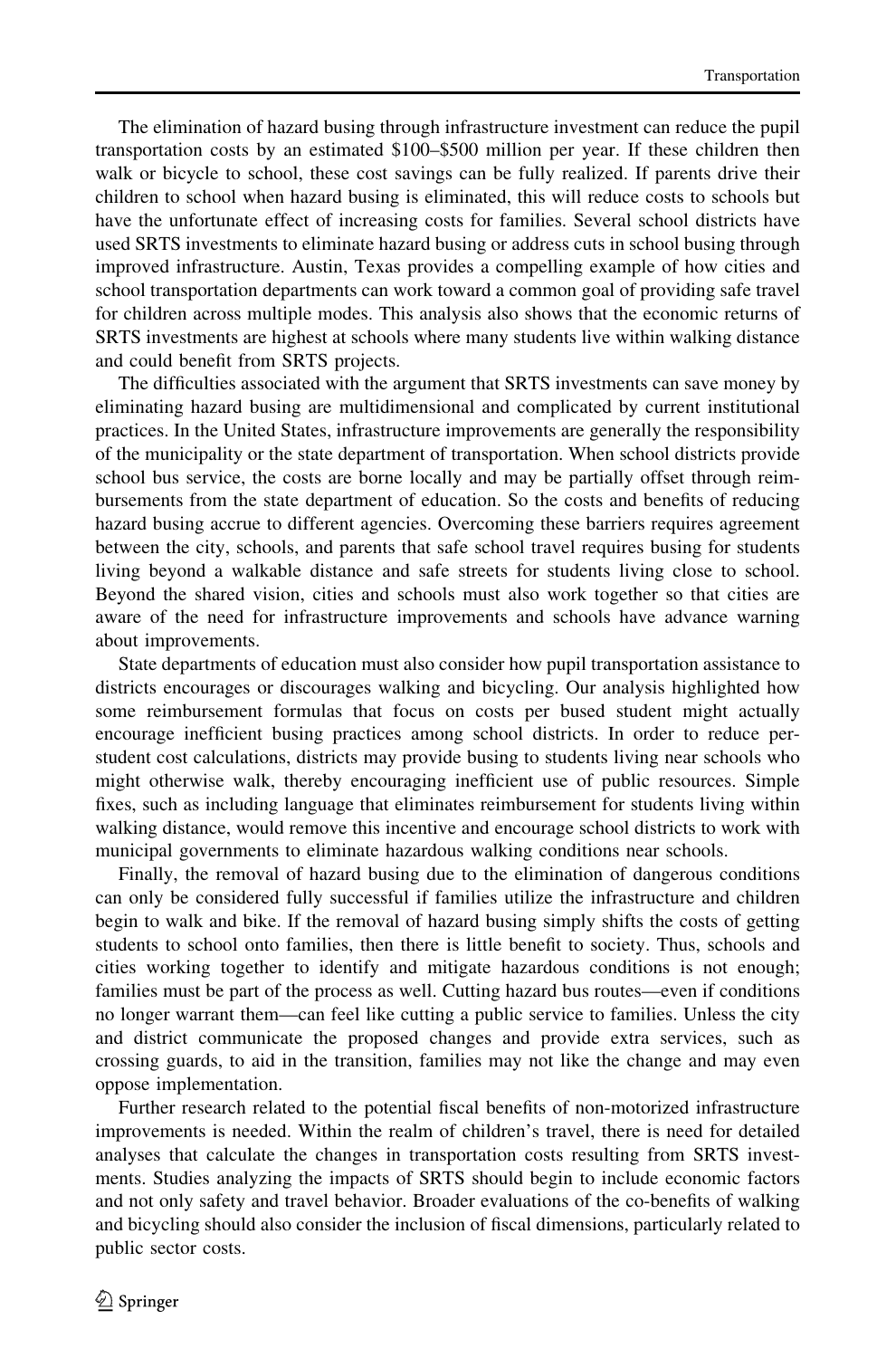### <span id="page-14-0"></span>Conclusion

SRTS programs have been shown to be effective at increasing walking and bicycling, physical activity and safety. Most previous evaluations have focused on these metrics and their attendant health benefits. However, this paper has demonstrated that SRTS programs could also provide economic benefits by reducing the need to bus or drive students to overcome hazardous walking conditions. Opportunities for cost savings will vary with the local context. Investments in SRTS infrastructure will provide the largest financial benefit in situations where a large proportion of students live near the school and many of these students receive hazardous busing. While these results derive from the US context, the lessons apply whenever the public and private sectors pay for motorized transport to overcome hazardous walking conditions.

Acknowledgments This project was funded by the Active Living Research program of the Robert Wood Johnson Foundation and the Southeastern Transportation Research, Innovation, Development and Education Center (STRIDE) with funding from US Department of Transportation.

### References

- American Automobile Association: Your driving costs: how much are you really paying to drive? American Automobile Association, Washington, DC (2013)
- Anonymous: Vic school transport subsidy cuts attacked. The Australian. (2012) [http://www.theaustralian.](http://www.theaustralian.com.au/news/latest-news/vic-school-transport-subsidy-cuts-attacked/story-fn3dxiwe-1226526055643) [com.au/news/latest-news/vic-school-transport-subsidy-cuts-attacked/story-fn3dxiwe-1226526055643](http://www.theaustralian.com.au/news/latest-news/vic-school-transport-subsidy-cuts-attacked/story-fn3dxiwe-1226526055643)
- Bushell, M.A., Poole, B.W., Zegeer, C.V., Rodriguez, D.A.: Costs for pedestrian and bicyclist infrastructure improvements: a resource for researchers, engineers, planners and the general public. UNC Highway Safety Research Center, Chapel Hill, NC (2013)
- Cavill, N., Kahlmeier, S., Rutter, H., Racioppi, F., Oja, P.: Economic analyses of transport infrastructure and policies including health effects related to cycling and walking: a systematic review. Transp. Policy 15, 291–304 (2008). doi[:10.1016/j.tranpol.2008.11.001](http://dx.doi.org/10.1016/j.tranpol.2008.11.001)
- Chambers, J.G., Parrish, T.B., Lam, I.: What are we spending on transportation services for students with disabilities, 1999–2000? Center for Special Education Finance, Palo Alto, CA (2002)
- Chriqui, J.F., Taber, D.R., Slater, S.J., Turner, L., Lowrey, K.M., Chaloupka, F.J.: The impact of state safe routes to school-related laws on active travel to school policies and practices in US elementary schools. Health Place 18, 8–15 (2012)
- Cook, H.: School bus subsidy cut. The Age. [http://www.theage.com.au/victoria/school-bus-subsidy-cut-](http://www.theage.com.au/victoria/school-bus-subsidy-cut-20121030-28hr2.html)[20121030-28hr2.html](http://www.theage.com.au/victoria/school-bus-subsidy-cut-20121030-28hr2.html) (2012)
- Dellinger, A.M., Staunton, C.E.: Barriers to children walking and biking to school—United States, 1999. MMWR Morb. Mortal. Wkl. Rep. 51, 701–704 (2002)
- Delucchi, M.: Motor-vehicle infrastructure and services provided by the public sector. Institute of Transportation Studies, Davis, CA (2005)
- DiMaggio, C., Li, G.: Effectiveness of a safe routes to school program in preventing school-aged pedestrian injury. Pediatrics 131, 290–296 (2013). doi:[10.1542/peds.2012-2182](http://dx.doi.org/10.1542/peds.2012-2182)
- Federal Highway Administration.: 2009 National household travel survey user's guide. U.S. Department of Transportation, Washington, DC (2011)
- Federal Highway Administration.: Federal highway cost allocation study, final report. US Department of Transportation, Washington, DC (1997)
- Federal Highway Administration.: Online analysis tools: table designer. US Department of Transportation. <http://nhts.ornl.gov/tools.shtml> (2014). Accessed 12 Nov 2014
- Florida Department of Education.: The quality link: Florida school district transportation profiles. Florida Department of Education, Tallahassee, FL (2013)
- Jarrett, J., Woodcock, J., Griffiths, U.K., Chalabi, Z., Edwards, P., Roberts, I., Haines, A.: Effect of increasing active travel in urban England and Wales on costs to the National Health Service. The Lancet 379, 2198–2205 (2012). doi[:10.1016/S0140-6736\(12\)60766-1](http://dx.doi.org/10.1016/S0140-6736(12)60766-1)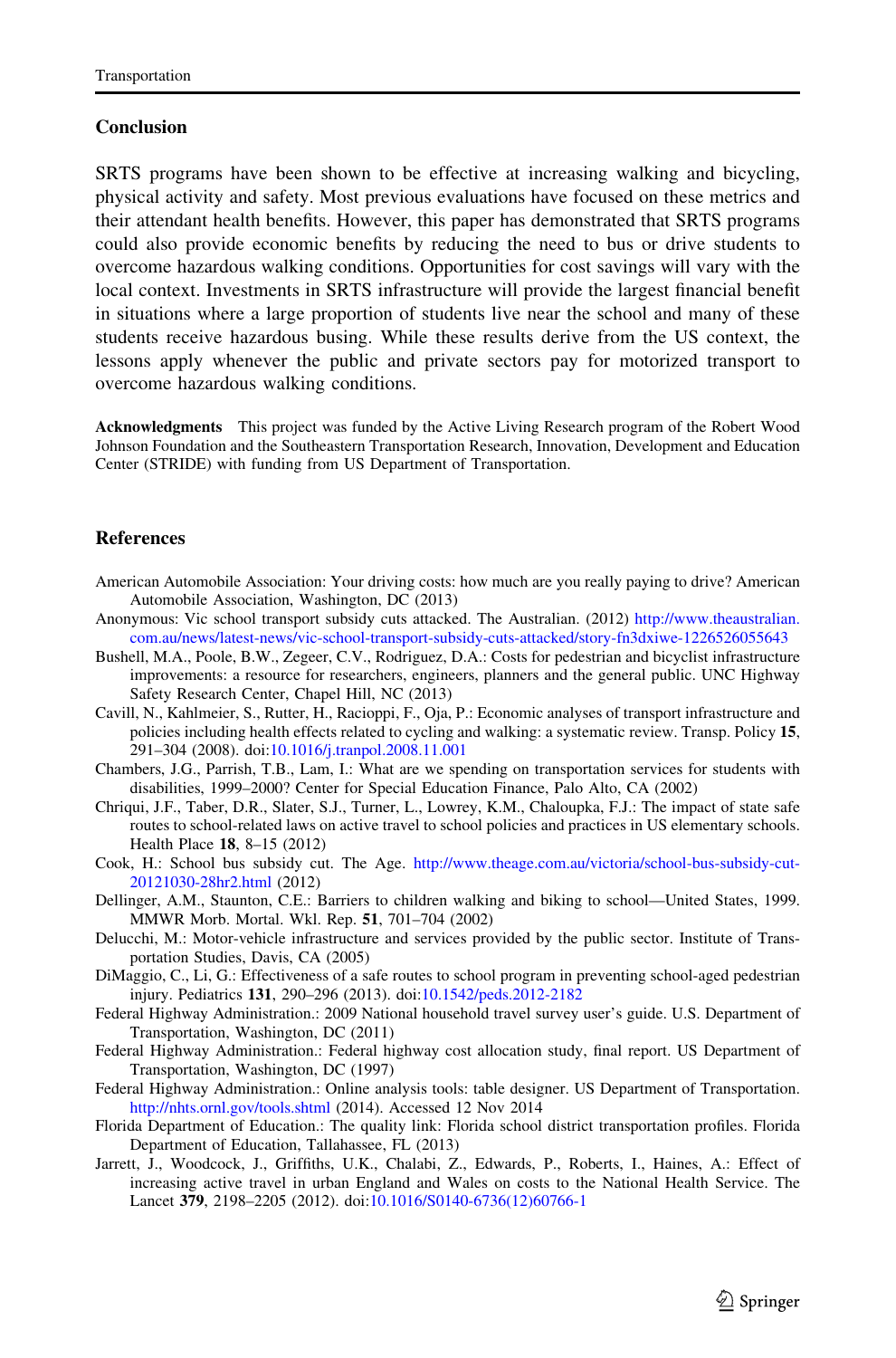- <span id="page-15-0"></span>Larouche, R., Saunders, T.J., Faulkner, G.E.J., Colley, R., Tremblay, M.: Associations between active school transport and physical activity, body composition and cardiovascular fitness: a systematic review of 68 studies. J. Phys. Act. Health. 11, 206–227 (2014)
- Litman, T., Doherty, E.: Transportation cost and benefit analysis: techniques, estimates and implications. Victoria Transport Policy Institute, Victoria, BC (2009)
- McDonald, N.C., Aalborg, A.: Why parents drive children to school: implications for safe routes to school programs. J. Am. Plann. Assoc. 75, 331–342 (2009)
- McDonald, N.C., Brown, A.L., Marchetti, L.M., Pedroso, M.S.: U.S. school travel 2009: an assessment of trends. Am. J. Prev. Med. 41, 146–151 (2011)
- McDonald, N.C., Howlett, M.A.: Funding for pupil transportation: framework for analysis. Transp. Res. Rec. 2009, 98–103 (2007)
- McDonald, N.C., Steiner, R.L., Lee, C., Smith, T.R., Zhu, X., Yang, Y.: Impact of the safe routes to school program on walking and bicycling. J. Am. Plann. Assoc. 80.(2014) doi:[10.1080/01944363.2014.](http://dx.doi.org/10.1080/01944363.2014.956654) [956654](http://dx.doi.org/10.1080/01944363.2014.956654)
- McMillan, T.: The relative influence of urban form on a child's travel mode to school. Transp. Res. A 41, 69–79 (2007)
- Moore, M.A., Boardman, A.E., Vining, A.R., Weimer, D.L., Greenberg, D.H.: Just give me a number! Practical values for the social discount rate. J. Policy Anal. Manage. 23, 789–812 (2004)
- National Center for Education Statistics.: Table 37: enrollment in public elementary and secondary schools: fall 2010. US Department of Education. [http://nces.ed.gov/programs/digest/d12/tables/dt12\\_037.asp](http://nces.ed.gov/programs/digest/d12/tables/dt12_037.asp) (2012). Accessed 12 Nov 2014
- National Center for Safe Routes to School.: Shifting modes: a comparative analysis of safe routes to school program elements and travel mode outcomes. National Center for Safe Routes to School, Chapel Hill, NC (2012)
- Ogden, C.L., Carroll, M.D., Kit, B.K., Flegal, K.M.: Prevalence of childhood and adult obesity in the United States, 2011–12. JAMA 311, 806–814 (2014). doi[:10.1001/jama.2014.732](http://dx.doi.org/10.1001/jama.2014.732)
- Parisi Associates (n.d.) Transportation tools to improve children's health and mobility: look what California is doing. California Department of Transportation, Sacramento, CA. [http://www.dot.ca.gov/hq/](http://www.dot.ca.gov/hq/LocalPrograms/TransportationToolsforSR2S.pdf.) [LocalPrograms/TransportationToolsforSR2S.pdf.](http://www.dot.ca.gov/hq/LocalPrograms/TransportationToolsforSR2S.pdf.) Accessed 12 Nov 2014
- Pedroso, M.S., Hubsmith, D., Driesse, B.: Safe routes to school: helping communities save lives and dollars. Safe Routes to School National Partnership, Washington, DC (2011)
- Pullen-Seufert, N., Marchetti, L.M., Brown, A.L., LaJeunesse, S.: Walking and bicycling in the USA: the status and future of safe routes to school in the USA. National Center for Safe Routes to School, Chapel Hill, NC (2009)
- Ragland, D.R., Pande, S., Bigham, J., Cooper, J.F.: Ten years later: examining the long-term impact of the California Safe Routes to School program. Transportation Research Board 93rd annual meeting, Washington, DC (2014)
- Safe Routes to School National Partnership.: Buses, boots, and bicycles: exploring collaboration between safe routes to school and school busing professionals to get children to school safely and healthily. Safe Routes to School National Partnership, Washington, DC (2014)
- Safe Routes to School National Partnership.: Local success stories: reducing bus transportation costs. [http://](http://www.saferoutespartnership.org/local/local-success-stories#ReducingBusCosts) [www.saferoutespartnership.org/local/local-success-stories#ReducingBusCosts](http://www.saferoutespartnership.org/local/local-success-stories#ReducingBusCosts) (2010). Accessed 28 Feb 2014
- Sisiopiku, V.P., Ramadan, O., McDonald, N.C.: Development of a cost breakdown structure for quantifying school transportation costs for various modes. Eur. Int. J. Sci. Technol. 2, 235–250 (2013)
- Staunton, C.E., Hubsmith, D., Kallins, W.: Promoting safe walking and biking to school: the Marin County success story. Am. J. Public Health 93, 1431–1434 (2003)
- Stewart, O., Moudon, A.V., Claybrooke, C.: Multistate evaluation of Safe Routes to School programs. Am. J. Health Promot. 28, S89–S96 (2014)
- Trottenberg, P.: Revised departmental guidance on valuation of travel time in economic analysis. US Department of Transportation, Washington, DC (2011)
- U.S. Department of Education, National Center for Education Statistics.: Table 2: current expenditures for public elementary and secondary education, by function, subfunction, and state or jurisdiction: school year 2010–11. [http://nces.ed.gov/pubs2013/expenditures2/tables/table\\_02.asp](http://nces.ed.gov/pubs2013/expenditures2/tables/table_02.asp) (2013). Accessed 12 Nov 2014
- van Ristell, J.A., Quddus, M.A., Enoch, M.P., Wang, C., Hardy, P.: Quantifying the impacts of subsidy policies on home-to-school pupil travel by bus in England. Transportation. doi: [10.1007/s11116-014-](http://dx.doi.org/10.1007/s11116-014-9525-6) [9525-6](http://dx.doi.org/10.1007/s11116-014-9525-6) (2014)
- Zhu, X., Lee, C.: Correlates of walking to school and implications for public policies: survey results from parents of elementary school children in Austin, Texas. J. Public Health Policy 30, S177–S202 (2009)